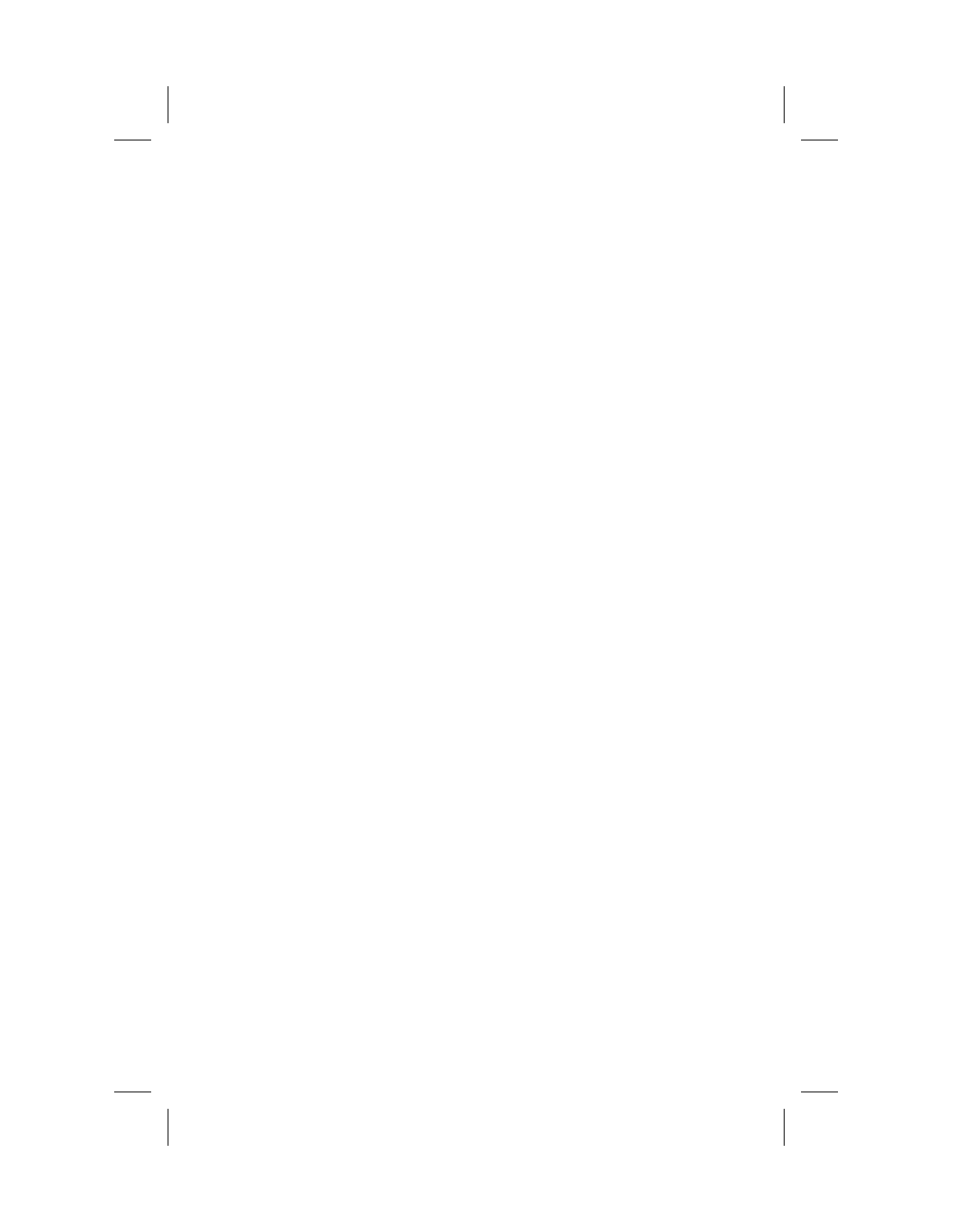## Numerical Secrets of the Bible

Rediscovering the Bible Codes

by Casper J. Labuschagne

BIBAL Press North Richland Hills, Texas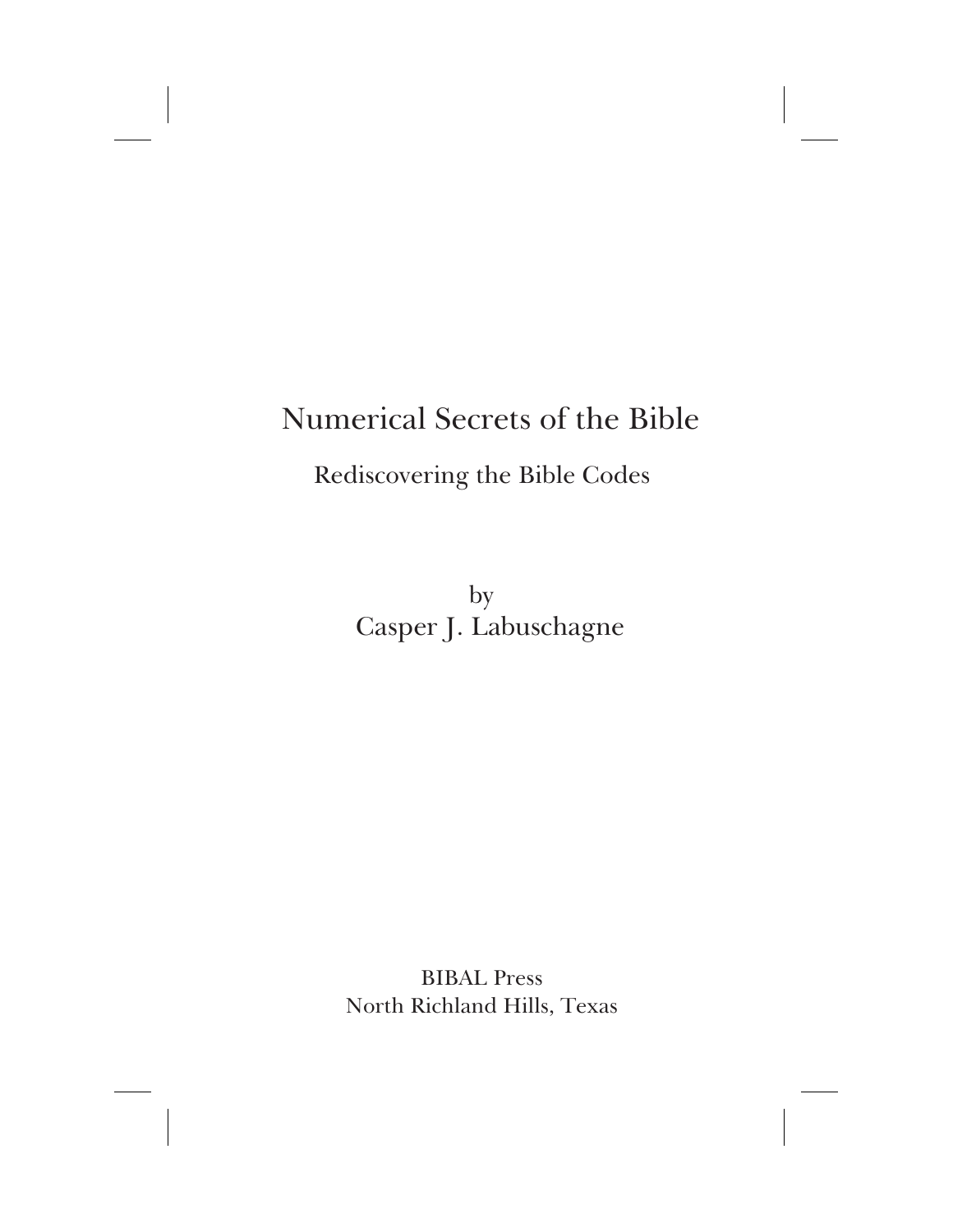

BIBAL Press An imprint of D. & F. Scott Publishing, Inc. P.O. Box 821653 N. Richland Hills, TX 76182

Copyright © 2000 by D. & F. Scott Publishing, Inc.

All rights reserved. No part of this book may be reproduced in any manner whatsoever without written permission of the publisher except for brief quotations embodied in critical articles or reviews.

Printed in the United States of America

08 5 4 3 2

**Library of Congress Cataloging-in-Publication Data** Labuschagne, C. J. [Vertellen met getallen. English] Numerical secrets of the Bible : rediscovering the Bible codes / by Casper J. Labuschagne. p. cm. Includes bibliographical references and index. ISBN 978-0-941037-67-9 (alk. paper) 1. Numbers in the Bible. I. Title. BS680.N8 L3313 2000 221.6'8--dc21

00-009699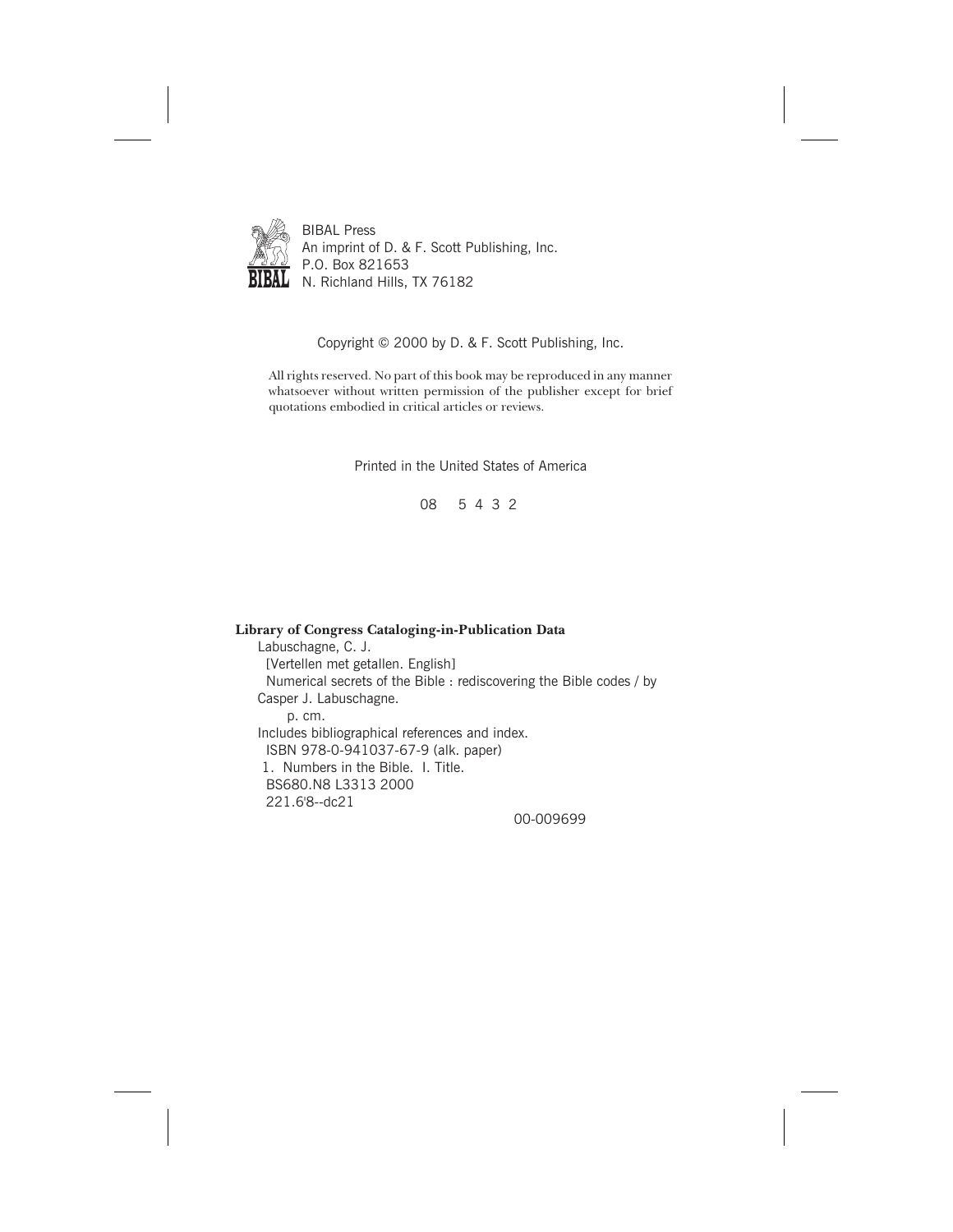## **Contents**

|              | Preface                                           | 1X |
|--------------|---------------------------------------------------|----|
|              | A Personal Note                                   |    |
| $\mathbf{1}$ | <b>Counting Hebrew Letters, Words, and Verses</b> |    |
|              | in Jewish Tradition                               | 1  |
|              | Introduction                                      | 1  |
|              | The Function of Numbers in Antiquity              | 5  |
|              | The Counting of Letters, Words, and Verses        |    |
|              | in the Masoretic Tradition                        | 7  |
|              | Seeking and Locating of the Center of the Text    | 9  |
|              | The Significance of Such Counting Activities      | 10 |
|              | Well-Known Numerical Compositions: the            |    |
|              | Alphabetic Poems                                  | 12 |
|              | The Book of Lamentations as a Numerical           |    |
|              | Composition                                       | 14 |
|              | Conclusions That Could Have Been Drawn Long Ago   | 18 |
|              | 2 Some Significant Numbers in the Bible           | 21 |
|              | A New Awareness of the Significance of            |    |
|              | Numbers in the Bible                              | 21 |
|              | <b>Explicitly Mentioned Symbolic Numbers</b>      |    |
|              | in the Bible: 40, 12, and 7                       | 22 |
|              | <b>Explicit References to the Number Seven</b>    |    |
|              | in the Bible                                      | 26 |
|              | The Hidden Presence of the Number Seven           |    |
|              | in the Old Testament                              | 31 |
|              | <b>Examples from the Four Gospels</b>             | 33 |
|              | More Examples from Other Books of the             |    |
|              | <b>New Testament</b>                              | 33 |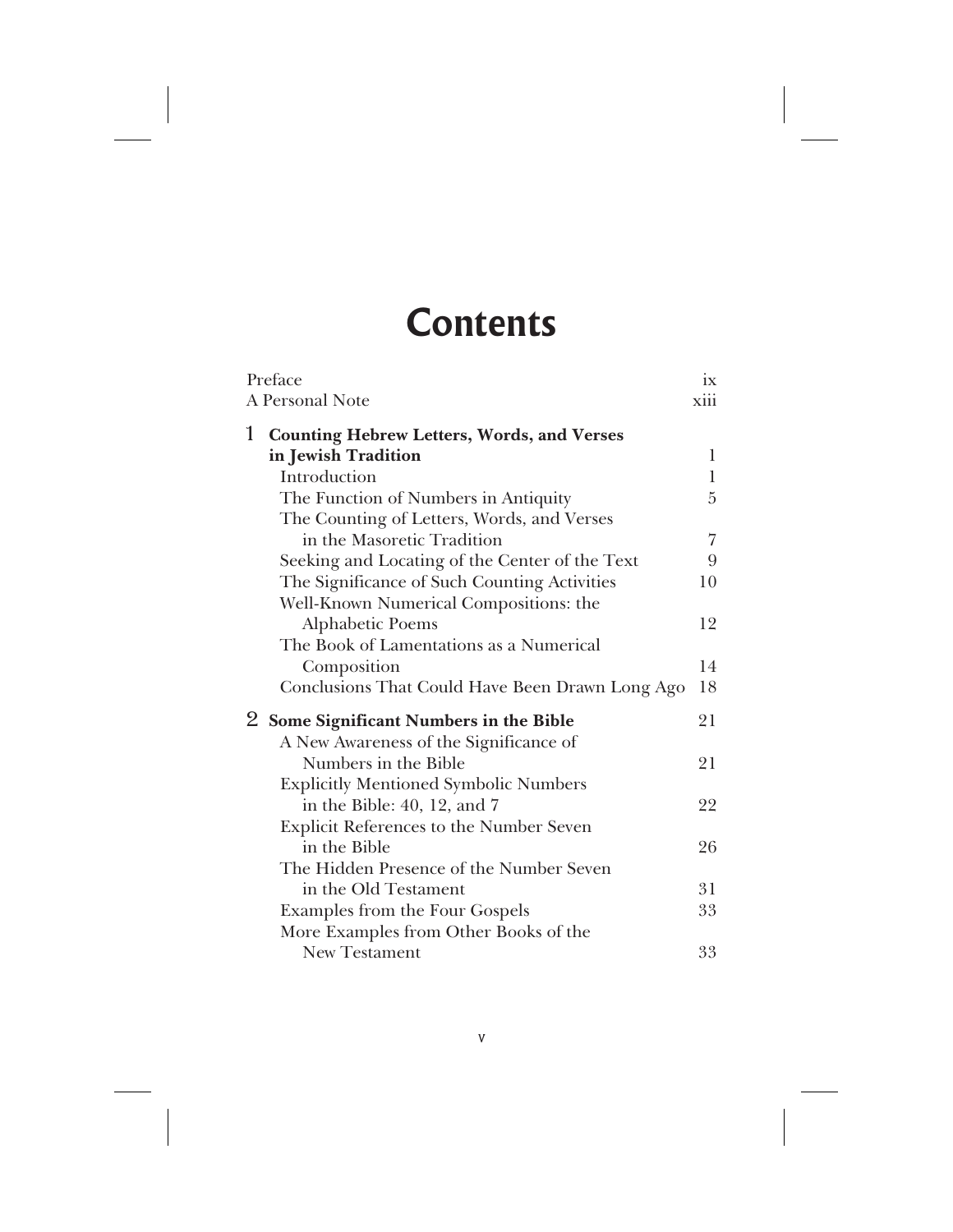## Contents

| 3 Clusters and Series of Seven Divine Speeches<br>The Divine Speech Formulas as an Incentive | 41  |
|----------------------------------------------------------------------------------------------|-----|
| to Counting                                                                                  | 41  |
| Series of Seven in the Tabernacle Laws                                                       | 42  |
| The Significance of the Menorah in Center Position                                           | 48  |
| Series of Seven in the Book of Leviticus                                                     |     |
| and the Sabbath                                                                              | 49  |
| More Examples of Manifestly Designed                                                         |     |
| Series of Seven Items                                                                        | 53  |
| $4$ The $7+4=11$ Pattern in the Pentateuch                                                   | 57  |
| The Primeval History in Genesis 1-11                                                         | 57  |
| The Eleven Divine Monologues in the Pentateuch                                               | 62  |
| Three Genealogies in Genesis 1–11                                                            | 64  |
| The Eleven <i>Toledoth</i> -Formulas in Genesis                                              | 66  |
| The Role of 7 in the Life Spans of the Patriarchs                                            | 67  |
| How Did 7 Acquire its Symbolic Meaning?                                                      | 69  |
| The Number of Fulfillment, 11                                                                | 70  |
|                                                                                              |     |
| 5 The Secret of the Hidden Sacred Numbers 17 and 26                                          | 75  |
| Significant Numbers in the Divine Speeches                                                   |     |
| in Genesis                                                                                   | 75  |
| Examples from the Book of Exodus                                                             | 79  |
| Conspicuous Numbers in the Divine Speeches                                                   |     |
| in Deuteronomy                                                                               | 82  |
| Counting Verses in Deuteronomy                                                               | 85  |
| The Symbolic Meaning of 17 and 26                                                            | 88  |
| The Divine Name Interwoven in the Fabric                                                     |     |
| of the Text                                                                                  | 92  |
| The Purpose of the Hidden Numerical Structures                                               | 93  |
| The Divine Name Numbers Signifying God's                                                     |     |
| Presence                                                                                     | 96  |
| 17 and 26 in the Life Spans of the Patriarchs                                                |     |
| and in the Genealogies                                                                       | 98  |
| The Watermark of the Name of God as the<br>Hallmark of Holy Scripture                        | 103 |